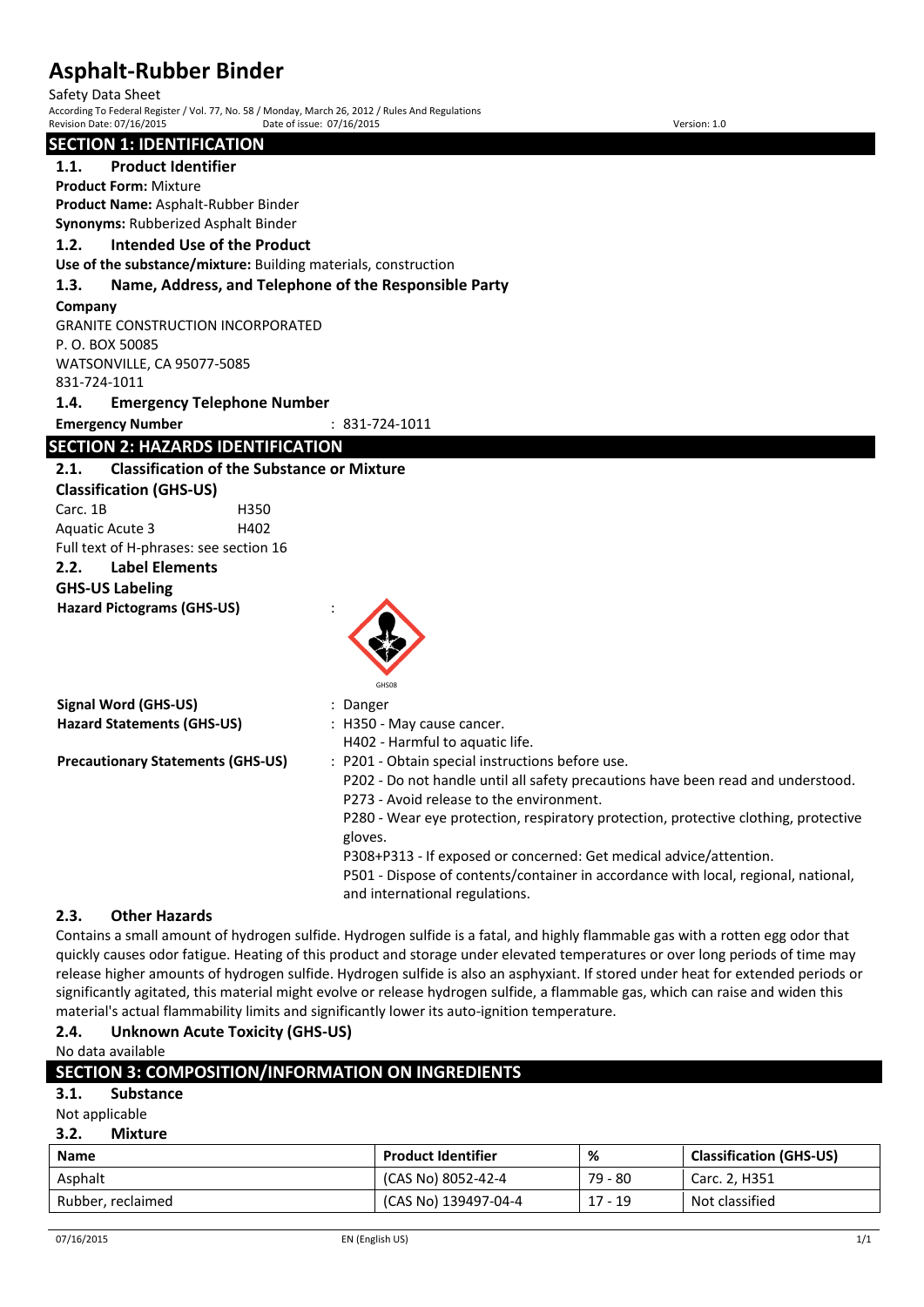Safety Data Sheet

According to Federal Register / Vol. 77, No. 58 / Monday, March 26, 2012 / Rules and Regulations

| Hydrogen sulfide<br>(CAS No) 7783-06-4<br>Flam. Gas 1, H220<br>${}_{0.1}$<br>Liquefied gas, H280<br>Acute Tox. 2<br>(Inhalation:gas), H330<br>Eye Irrit. 2A, H319<br><b>STOT SE 3, H335</b> | Extracts, petroleum, heavy naphthenic distillate<br>solvent | (CAS No) 64742-11-6 | $2 - 3$ | Carc. 1B, H350<br>Aquatic Acute 2, H401 |
|---------------------------------------------------------------------------------------------------------------------------------------------------------------------------------------------|-------------------------------------------------------------|---------------------|---------|-----------------------------------------|
| Aquatic Acute 1, H400                                                                                                                                                                       |                                                             |                     |         |                                         |

Full text of H-phrases: see section 16

## **SECTION 4: FIRST AID MEASURES**

#### **4.1. Description of First Aid Measures**

**First-aid Measures General**: Never give anything by mouth to an unconscious person. If you feel unwell, seek medical advice (show the label where possible).

**First-aid Measures After Inhalation**: Remove to fresh air and keep at rest in a position comfortable for breathing. Call a POISON CENTER or doctor/physician if you feel unwell.

**First-aid Measures After Skin Contact**: Rinse immediately with plenty of water. Remove contaminated clothing. Call a POISON CENTER or doctor/physician if you feel unwell. Wash contaminated clothing before reuse. Seek medical attention for thermal burns. Do not attempt to forcibly remove material from skin after cooling.

**First-aid Measures After Eye Contact**: Rinse cautiously with water for at least 15 minutes. Remove contact lenses, if present and easy to do so. Continue rinsing. Obtain medical attention if irritation persists.

**First-aid Measures After Ingestion**: Seek medical attention if a large amount is swallowed.

#### **4.2. Most important symptoms and effects, both acute and delayed**

**Symptoms/Injuries:** During processing, inhalation of fumes may cause dizziness and/or irritation to the eyes, nose, and throat. Hot molten product will cause thermal burns to the skin.

**Symptoms/Injuries After Inhalation:** Inhalation of fumes or vapours may cause respiratory irritation. WARNING: irritating and toxic hydrogen sulfide gas may be present. Greater than 15-20ppm continuous exposure can cause mucous membrane and respiratory tract irritation. 50-500 ppm can cause headache, nausea, and dizziness. Continued exposure at these levels can lead to loss of reasoning and balance, difficulty in breathing, fluid in the lungs, and possible loss of consciousness. Greater than 500ppm can cause rapid unconsciousness and death if not promptly revived.

**Symptoms/Injuries After Skin Contact:** May cause skin irritation. Prolonged or repeated contact with the skin may cause dermatitis. Risk of thermal burns on contact with molten product.

**Symptoms/Injuries After Eye Contact:** Risk of thermal burns on contact with molten product.

**Symptoms/Injuries After Ingestion:** Ingestion is likely to be harmful or have adverse effects. May cause nausea, vomiting, and diarrhea.

**Chronic Symptoms:** Repeated or prolonged skin contact may cause dermatitis and defatting. Product may contain polynuclear aromatic hydrocarbons (PNAs). Evidence from animal studies indicates that prolonged exposure to various PNAs can cause cancer of the lungs, skin and other organs.

### **4.3. Indication of Any Immediate Medical Attention and Special Treatment Needed**

If burned by hot product, cool affected area immediately with cool water. Do not attempt to remove solidified material from skin. Seek medical attention immediately. If exposed or concerned, get medical advice and attention. If medical advice is needed, have product container or label at hand.

## **SECTION 5: FIRE-FIGHTING MEASURES**

### **5.1. Extinguishing Media**

**Suitable Extinguishing Media:** Alcohol-resistant foam. Carbon dioxide (CO<sub>2</sub>). Earth. Sand. Dry chemical powder. **Unsuitable Extinguishing Media:** Do not use water when molten material is involved, may react violently or explosively on contact with water. Reacts violently on contact with water. A heavy water stream may spread burning liquid.

### **5.2. Special Hazards Arising From the Substance or Mixture**

**Fire Hazard:** Not considered flammable but may burn at high temperatures.

**Explosion Hazard:** Contains a small amount of hydrogen sulfide. Hydrogen sulfide is a fatal and highly flammable gas with a rotten egg odor that quickly causes odor fatigue. Heating of this product and storage under elevated temperatures or over long periods of time may release higher amounts of hydrogen sulfide. Hydrogen sulfide is also an asphyxiant.

**Reactivity:** Hazardous reactions will not occur under normal conditions.

#### **5.3. Advice for Firefighters**

**Precautionary Measures Fire:** Exercise caution when fighting any chemical fire.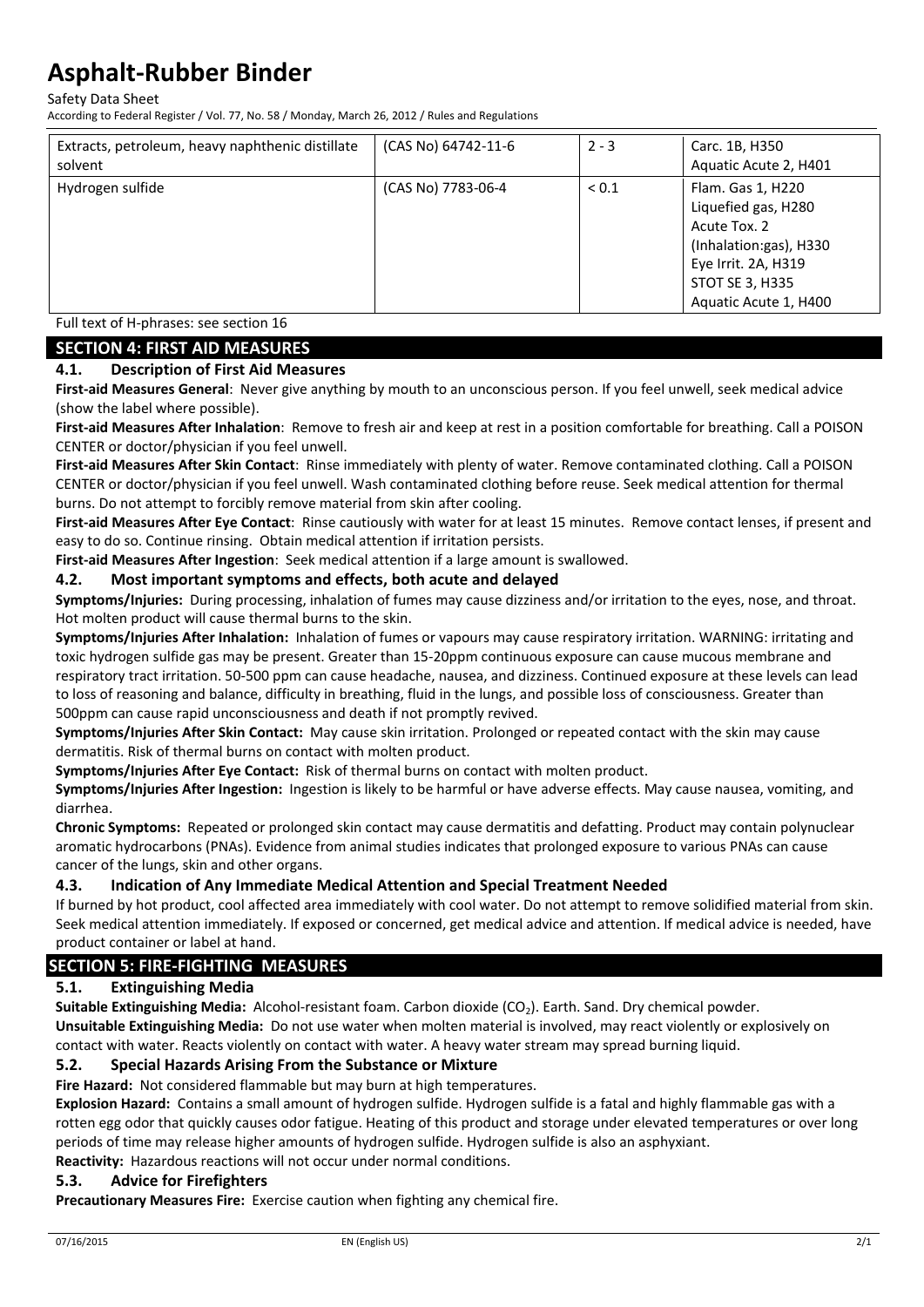Safety Data Sheet

According to Federal Register / Vol. 77, No. 58 / Monday, March 26, 2012 / Rules and Regulations

**Firefighting Instructions:** Do not allow run-off from fire fighting to enter drains or water sources. Use water spray or fog for cooling exposed containers. Do not breathe fumes from fires or vapors from decomposition. Remove containers from fire area if this can be done without risk.

**Other Information:** Do not add water to molten material as this may cause spattering.

## **SECTION 6: ACCIDENTAL RELEASE MEASURES**

#### **6.1. Personal Precautions, Protective Equipment and Emergency Procedures**

**General Measures**: Avoid all contact with skin, eyes, or clothing. Do NOT breathe dust, vapor, mist, or spray. Keep away from open flames, hot surfaces and sources of ignition. No smoking.

#### **6.1.1. For Non-emergency Personnel**

**Protective Equipment:** Use appropriate personal protection equipment (PPE).

**Emergency Procedures:** Evacuate unnecessary personnel.

#### **6.1.2. For Emergency Responders**

**Emergency Procedures:** Eliminate ignition sources. Stop leak if safe to do so. If possible, stop flow of product.

#### **6.2. Environmental Precautions**

Prevent entry to sewers and public waters.

#### **6.3. Methods and Material for Containment and Cleaning Up**

**For Containment:** Contain any spills with dikes or absorbents to prevent migration and entry into sewers or streams. Where possible allow molten material to solidify naturally.

**Methods for Cleaning Up:** Cool molten material to limit spreading. Allow liquid material to solidify before cleaning up. Take up mechanically (sweeping, shoveling) and collect in suitable container for disposal.

#### **6.4. Reference to Other Sections**

Concerning disposal elimination after cleaning, see item 13.

#### **SECTION 7: HANDLING AND STORAGE**

#### **7.1. Precautions for Safe Handling**

**Additional Hazards When Processed:** Keep away from heat/sparks/open flames/hot surfaces. – No smoking.

**Precautions for Safe Handling:** Protect skin and eyes from contact with molten material. Do NOT breathe dust, vapor, mist, or spray.

#### **7.2. Conditions for Safe Storage, Including Any Incompatibilities**

**Storage Conditions:** Keep in fireproof place.

**Storage Area:** Store in a well-ventilated place. Keep cool.

#### **7.3. Specific End Use(s)**

#### Building materials, construction

### **SECTION 8: EXPOSURE CONTROLS/PERSONAL PROTECTION**

#### **8.1. Control Parameters**

For substances listed in section 3 that are not listed here, there are no established exposure limits from the manufacturer, supplier, importer, or the appropriate advisory agency including: ACGIH (TLV), NIOSH (REL), or OSHA (PEL).

| Asphalt (8052-42-4) |                                |                                                            |
|---------------------|--------------------------------|------------------------------------------------------------|
| <b>USA ACGIH</b>    | ACGIH TWA (mg/m <sup>3</sup> ) | 0.5 mg/m <sup>3</sup> (fume, inhalable fraction)           |
| <b>USA ACGIH</b>    | <b>ACGIH chemical category</b> | Not Classifiable as a Human Carcinogen fume, coal tar-free |
| <b>USA NIOSH</b>    | NIOSH REL (ceiling) $(mg/m3)$  | 5 mg/m <sup>3</sup> (fume)                                 |
|                     | Hydrogen sulfide (7783-06-4)   |                                                            |
| <b>USA ACGIH</b>    | ACGIH TWA (ppm)                | 1 ppm                                                      |
| <b>USA ACGIH</b>    | ACGIH STEL (ppm)               | 5 ppm                                                      |
| <b>USA NIOSH</b>    | NIOSH REL (ceiling) $(mg/m3)$  | 15 mg/m <sup>3</sup>                                       |
| <b>USA NIOSH</b>    | NIOSH REL (ceiling) (ppm)      | 10 ppm                                                     |
| <b>USA IDLH</b>     | US IDLH (ppm)                  | $100$ ppm                                                  |
| <b>USA OSHA</b>     | OSHA PEL (Ceiling) (ppm)       | 20 ppm                                                     |

#### **8.2. Exposure Controls**

**Appropriate Engineering Controls** : Emergency eye wash fountains and safety showers should be available in the immediate vicinity of any potential exposure. Ensure all national/local regulations are observed. Ensure adequate ventilation, especially in confined areas.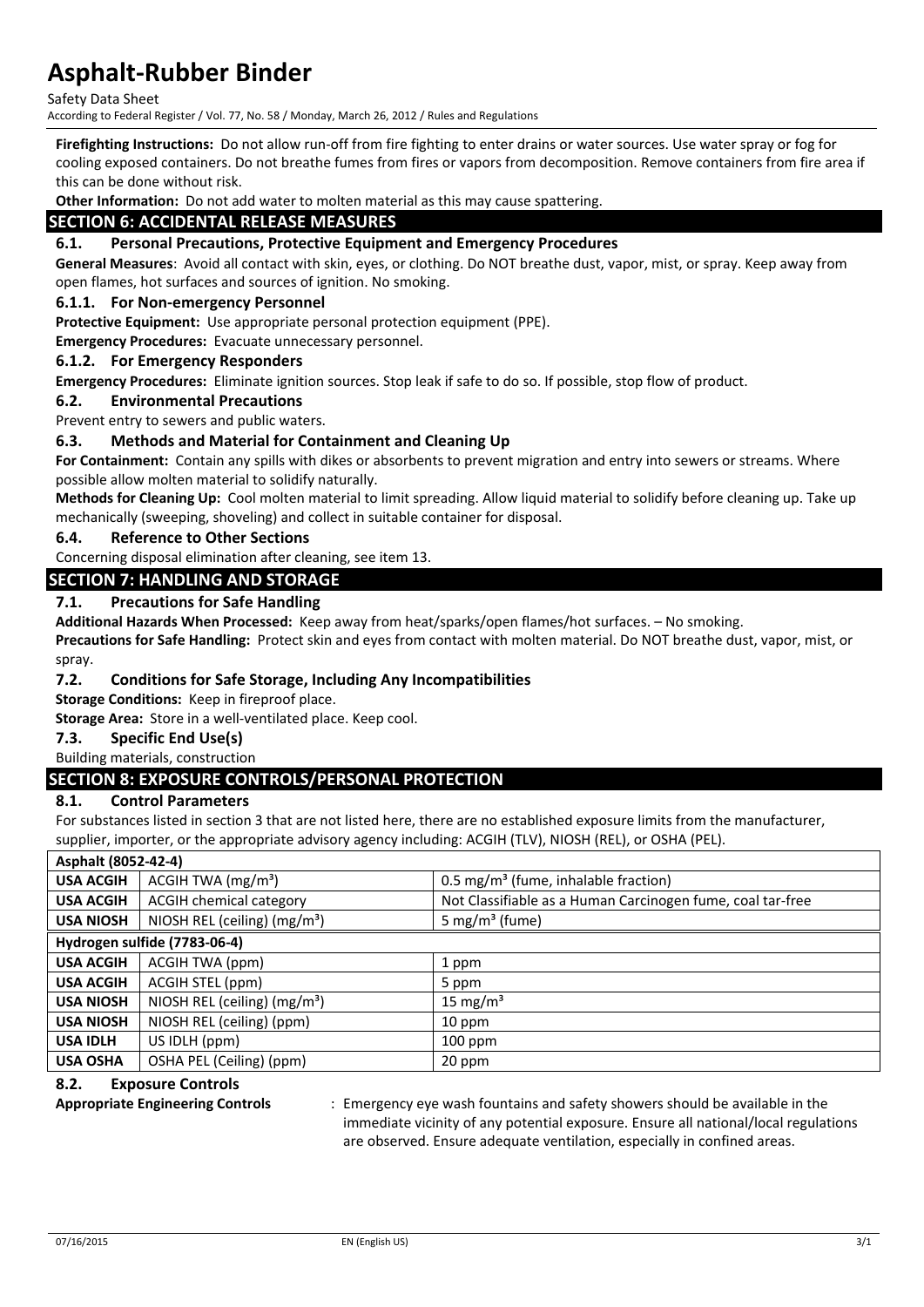Safety Data Sheet

According to Federal Register / Vol. 77, No. 58 / Monday, March 26, 2012 / Rules and Regulations

| <b>Personal Protective Equipment</b>                                 | : Protective clothing. Gloves. Safety glasses. Insufficient ventilation: wear respiratory                          |
|----------------------------------------------------------------------|--------------------------------------------------------------------------------------------------------------------|
|                                                                      | protection.                                                                                                        |
|                                                                      |                                                                                                                    |
|                                                                      |                                                                                                                    |
| <b>Materials for Protective Clothing</b>                             | : With molten material wear thermally protective clothing.                                                         |
| <b>Hand Protection</b>                                               | If material is hot, wear thermally resistant protective gloves.                                                    |
| <b>Skin and Body Protection</b>                                      | : Wear suitable protective clothing.                                                                               |
| <b>Respiratory Protection</b>                                        | : If exposure limits are exceeded or irritation is experienced, approved respiratory<br>protection should be worn. |
| <b>Consumer Exposure Controls</b>                                    | : Do not eat, drink or smoke during use.                                                                           |
| <b>SECTION 9: PHYSICAL AND CHEMICAL PROPERTIES</b>                   |                                                                                                                    |
| <b>Information on Basic Physical and Chemical Properties</b><br>9.1. |                                                                                                                    |
| <b>Physical State</b>                                                | : Liquid                                                                                                           |
| Appearance                                                           | : Viscous black liquid (when heated)                                                                               |
| Odor                                                                 | Petroleum odor                                                                                                     |
| <b>Odor Threshold</b>                                                | No data available                                                                                                  |
| рH                                                                   | : No data available                                                                                                |
| <b>Evaporation Rate</b>                                              | No data available                                                                                                  |
| <b>Melting Point</b>                                                 | No data available                                                                                                  |
| <b>Freezing Point</b>                                                | No data available                                                                                                  |
| <b>Boiling Point</b>                                                 | No data available                                                                                                  |
| <b>Flash Point</b>                                                   | No data available                                                                                                  |
| <b>Auto-ignition Temperature</b>                                     | No data available                                                                                                  |
| <b>Decomposition Temperature</b>                                     | No data available                                                                                                  |
| <b>Flammability (solid, gas)</b>                                     | : No data available                                                                                                |
| <b>Vapor Pressure</b>                                                | No data available                                                                                                  |
| Relative Vapor Density at 20 °C                                      | No data available                                                                                                  |
| <b>Relative Density</b>                                              | No data available                                                                                                  |
| Solubility                                                           | No data available                                                                                                  |
| <b>Partition Coefficient: N-Octanol/Water</b>                        | No data available                                                                                                  |
| <b>Viscosity</b>                                                     | : No data available                                                                                                |
| 9.2.<br><b>Other Information</b> No additional information available |                                                                                                                    |

## **SECTION 10: STABILITY AND REACTIVITY**

**10.1. Reactivity:** Hazardous reactions will not occur under normal conditions.

**10.2. Chemical Stability:** Stable under normal conditions.

**10.3. Possibility of Hazardous Reactions:** Hazardous polymerization will not occur.

- **10.4. Conditions to Avoid:** Extremely high or low temperatures. Ignition sources. Incompatible materials.
- **10.5. Incompatible Materials:** Water, sparks, open flame, volatile liquids, strong acids, and H<sub>2</sub>S fumes.
- **10.6. Hazardous Decomposition Products:** Thermal decomposition generates : Sulfur oxides. Nitrogen oxides.

# **SECTION 11: TOXICOLOGICAL INFORMATION**

**11.1. Information On Toxicological Effects**

**Acute Toxicity:** Not classified

| LD50 Oral Rat<br>$>$ 5000 mg/kg<br><b>LD50 Dermal Rabbit</b><br>> 2000 mg/kg<br>$> 94.4$ mg/m <sup>3</sup><br><b>LC50 Inhalation Rat</b><br>Hydrogen sulfide (7783-06-4) | Asphalt (8052-42-4)        |            |
|--------------------------------------------------------------------------------------------------------------------------------------------------------------------------|----------------------------|------------|
|                                                                                                                                                                          |                            |            |
|                                                                                                                                                                          |                            |            |
|                                                                                                                                                                          |                            |            |
|                                                                                                                                                                          |                            |            |
|                                                                                                                                                                          | <b>LC50 Inhalation Rat</b> | 444 ppm/4h |
| 444.00 ppmV/4h<br>ATE (Gases)                                                                                                                                            |                            |            |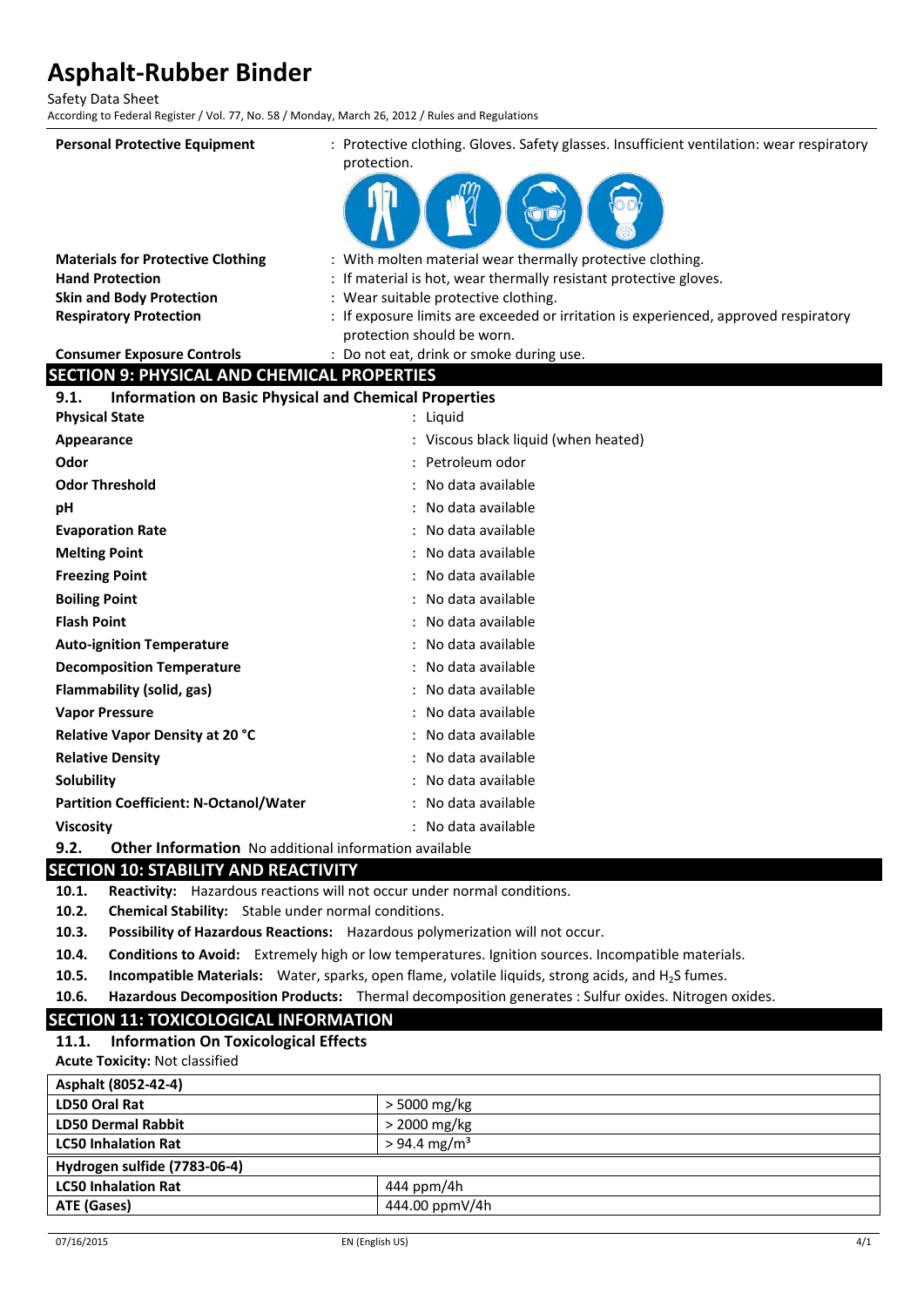Safety Data Sheet

According to Federal Register / Vol. 77, No. 58 / Monday, March 26, 2012 / Rules and Regulations

| Extracts, petroleum, heavy naphthenic distillate solvent (64742-11-6) |                |
|-----------------------------------------------------------------------|----------------|
| <b>LD50 Oral Rat</b>                                                  | $>$ 5000 mg/kg |
| LD50 Dermal Rabbit                                                    | > 2000 mg/kg   |

#### **Skin Corrosion/Irritation:** Not classified

**Serious Eye Damage/Irritation:** Not classified

**Respiratory or Skin Sensitization:** Not classified

**Germ Cell Mutagenicity:** Not classified

**Carcinogenicity:** May cause cancer.

| Asphalt (8052-42-4)                              |                                               |
|--------------------------------------------------|-----------------------------------------------|
| <b>IARC</b> group                                | 2B                                            |
| <b>National Toxicology Program (NTP) Status</b>  | Twelfth Report - Items under consideration.   |
| <b>OSHA Hazard Communication Carcinogen List</b> | In OSHA Hazard Communication Carcinogen list. |
|                                                  |                                               |

**Reproductive Toxicity:** Not classified

**Specific Target Organ Toxicity (Single Exposure):** Not classified

**Specific Target Organ Toxicity (Repeated Exposure):** Not classified

#### **Aspiration Hazard:** Not classified

**Symptoms/Injuries After Inhalation:** Inhalation of fumes or vapours may cause respiratory irritation. WARNING: irritating and toxic hydrogen sulfide gas may be present. Greater than 15-20ppm continuous exposure can cause mucous membrane and respiratory tract irritation. 50-500 ppm can cause headache, nausea, and dizziness. Continued exposure at these levels can lead to loss of reasoning and balance, difficulty in breathing, fluid in the lungs, and possible loss of consciousness. Greater than 500ppm can cause rapid unconsciousness and death if not promptly revived.

**Symptoms/Injuries After Skin Contact:** May cause skin irritation. Prolonged or repeated contact with the skin may cause dermatitis. Risk of thermal burns on contact with molten product.

**Symptoms/Injuries After Eye Contact:** Risk of thermal burns on contact with molten product.

**Symptoms/Injuries After Ingestion:** Ingestion is likely to be harmful or have adverse effects. May cause nausea, vomiting, and diarrhea.

**Chronic Symptoms:** Repeated or prolonged skin contact may cause dermatitis and defatting. Product may contain polynuclear aromatic hydrocarbons (PNAs). Evidence from animal studies indicates that prolonged exposure to various PNAs can cause cancer of the lungs, skin and other organs.

### **SECTION 12: ECOLOGICAL INFORMATION**

#### **12.1. Toxicity**

| Ecology - General                                                     | : Harmful to aquatic life with long lasting effects.                            |  |
|-----------------------------------------------------------------------|---------------------------------------------------------------------------------|--|
| Hydrogen sulfide (7783-06-4)                                          |                                                                                 |  |
| LC50 Fish 1                                                           | 0.0448 mg/l (Exposure time: 96 h - Species: Lepomis macrochirus [flow-through]) |  |
| <b>LC 50 Fish 2</b>                                                   | 0.016 mg/l (Exposure time: 96 h - Species: Pimephales promelas [flow-through])  |  |
| Extracts, petroleum, heavy naphthenic distillate solvent (64742-11-6) |                                                                                 |  |
| EC50 Daphnia 1                                                        | 1.4 mg/l (Exposure time: 48 h - Species: Daphnia magna)                         |  |
|                                                                       |                                                                                 |  |

**12.2. Persistence and Degradability** No additional information available

### **12.3. Bioaccumulative Potential**

| Asphalt (8052-42-4)          |                               |
|------------------------------|-------------------------------|
| <b>BCF</b> fish 1            | (no bioaccumulation expected) |
| Log Pow                      | > 6                           |
| Hydrogen sulfide (7783-06-4) |                               |
| <b>BCF</b> fish 1            | (no bioaccumulation expected) |
| Log Pow                      | 0.45 (at 25 $°C$ )            |

#### **12.4. Mobility in Soil** No additional information available

#### **12.5. Other Adverse Effects**

No additional information available

|  | <b>SECTION 13: DISPOSAL CONSIDERATIONS</b> |  |
|--|--------------------------------------------|--|
|  |                                            |  |

### **13.1. Waste treatment methods**

**Waste Disposal Recommendations:** Dispose of waste material in accordance with all local, regional, national, and international regulations.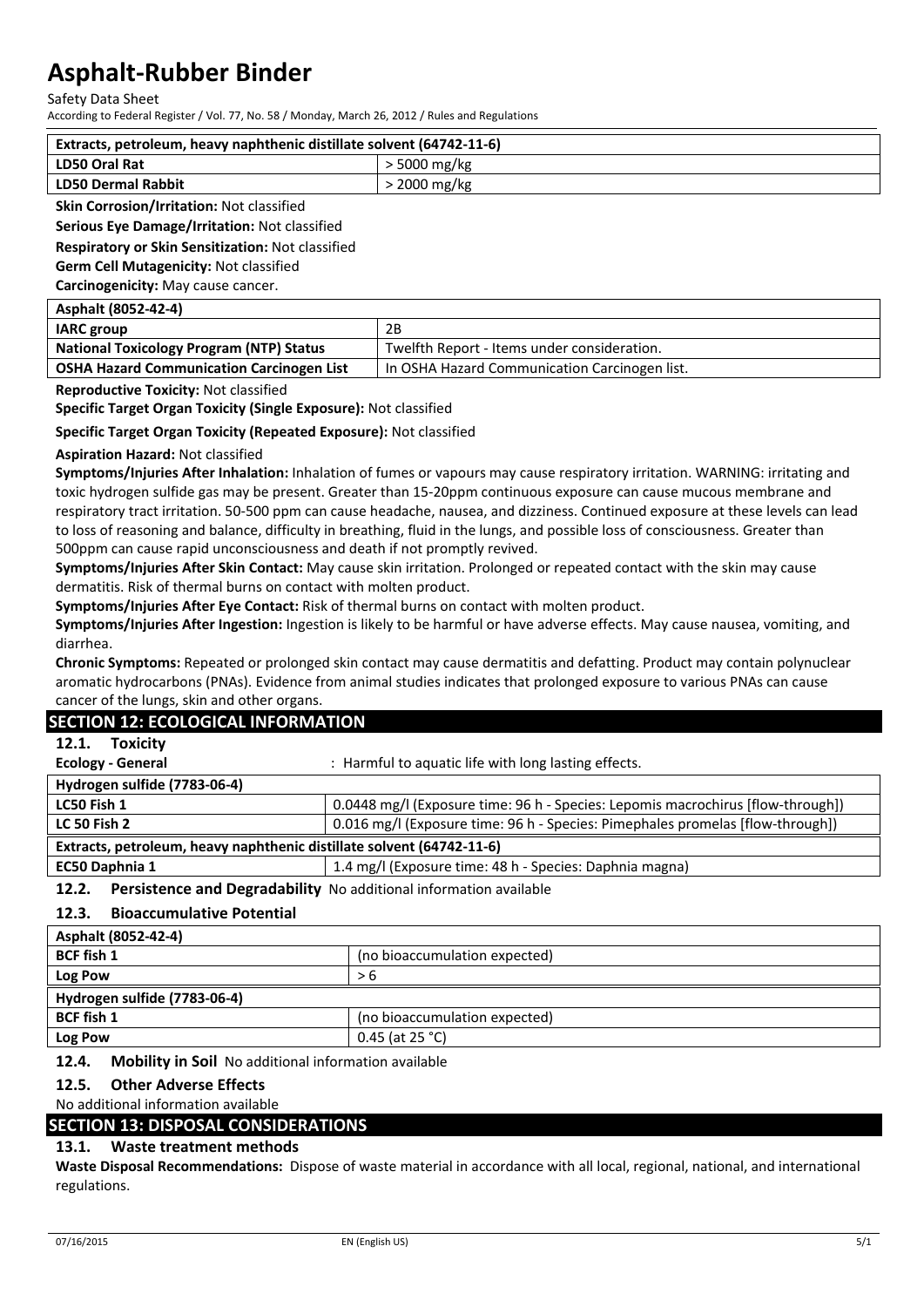Safety Data Sheet

According to Federal Register / Vol. 77, No. 58 / Monday, March 26, 2012 / Rules and Regulations

**Additional Information:** Recycle the material as far as possible. Handle empty containers with care because residual vapors are flammable.

# **SECTION 14: TRANSPORT INFORMATION**

| <u>JELIIUN 14. IKANJPUKI INFUKIVIAI IUN</u>                                   |                                                 |  |
|-------------------------------------------------------------------------------|-------------------------------------------------|--|
| In Accordance with DOT<br>14.1.                                               |                                                 |  |
| <b>Proper Shipping Name</b>                                                   | : ELEVATED TEMPERATURE LIQUID, N.O.S. (Asphalt) |  |
| <b>Hazard Class</b><br>: 9                                                    |                                                 |  |
| <b>Identification Number</b><br>: UN3257                                      |                                                 |  |
| <b>Label Codes</b><br>: 9                                                     |                                                 |  |
| <b>Packing Group</b><br>: III                                                 |                                                 |  |
| <b>ERG Number</b><br>: 128                                                    |                                                 |  |
| 14.2. In Accordance with IMDG                                                 |                                                 |  |
| <b>Proper Shipping Name</b>                                                   | : ELEVATED TEMPERATURE LIQUID, N.O.S. (Asphalt) |  |
| <b>Hazard Class</b><br>: 9                                                    |                                                 |  |
| <b>Identification Number</b><br>: UN3257                                      |                                                 |  |
| <b>Packing Group</b><br>: III                                                 |                                                 |  |
| <b>Label Codes</b><br>: 9                                                     |                                                 |  |
| EmS-No. (Fire)<br>$: F-A$                                                     |                                                 |  |
| EmS-No. (Spillage)<br>$: S-P$                                                 |                                                 |  |
| 14.3. In Accordance with IATA                                                 |                                                 |  |
| <b>Proper Shipping Name</b>                                                   | : ELEVATED TEMPERATURE LIQUID, N.O.S. (Asphalt) |  |
| <b>Identification Number</b><br>: UN3257                                      |                                                 |  |
| <b>Hazard Class</b><br>: 9                                                    |                                                 |  |
| <b>Label Codes</b><br>: 9                                                     |                                                 |  |
| <b>ERG Code (IATA)</b><br>: 9L                                                |                                                 |  |
| <b>SECTION 15: REGULATORY INFORMATION</b>                                     |                                                 |  |
| <b>US Federal Regulations</b><br>15.1                                         |                                                 |  |
| <b>Asphalt-Rubber Binder</b>                                                  |                                                 |  |
| <b>SARA Section 311/312 Hazard Classes</b><br>Immediate (acute) health hazard |                                                 |  |
| Delayed (chronic) health hazard                                               |                                                 |  |
| Asphalt (8052-42-4)                                                           |                                                 |  |
| Listed on the United States TSCA (Toxic Substances Control Act) inventory     |                                                 |  |
| Delayed (chronic) health hazard<br><b>SARA Section 311/312 Hazard Classes</b> |                                                 |  |
| Hydrogen sulfide (7783-06-4)                                                  |                                                 |  |
| Listed on the United States TSCA (Toxic Substances Control Act) inventory     |                                                 |  |
| Listed on the United States SARA Section 302                                  |                                                 |  |
| Listed on United States SARA Section 313                                      |                                                 |  |
| <b>SARA Section 302 Threshold Planning Quantity (TPQ)</b><br>500              |                                                 |  |
| <b>SARA Section 313 - Emission Reporting</b><br>1.0%                          |                                                 |  |
| Rubber, reclaimed (139497-04-4)                                               |                                                 |  |
| Listed on the United States TSCA (Toxic Substances Control Act) inventory     |                                                 |  |
| Extracts, petroleum, heavy naphthenic distillate solvent (64742-11-6)         |                                                 |  |
| Listed on the United States TSCA (Toxic Substances Control Act) inventory     |                                                 |  |
| 15.2<br><b>US State Regulations</b>                                           |                                                 |  |
| Asphalt (8052-42-4)                                                           |                                                 |  |
| U.S. - Massachusetts - Right To Know List                                     |                                                 |  |
| U.S. - New Jersey - Right to Know Hazardous Substance List                    |                                                 |  |
| U.S. - Pennsylvania - RTK (Right to Know) List                                |                                                 |  |
| Hydrogen sulfide (7783-06-4)                                                  |                                                 |  |

U.S. - Massachusetts - Right To Know List

U.S. - New Jersey - Right to Know Hazardous Substance List

U.S. - Pennsylvania - RTK (Right to Know) - Environmental Hazard List

U.S. - Pennsylvania - RTK (Right to Know) List

**Extracts, petroleum, heavy naphthenic distillate solvent (64742-11-6)**